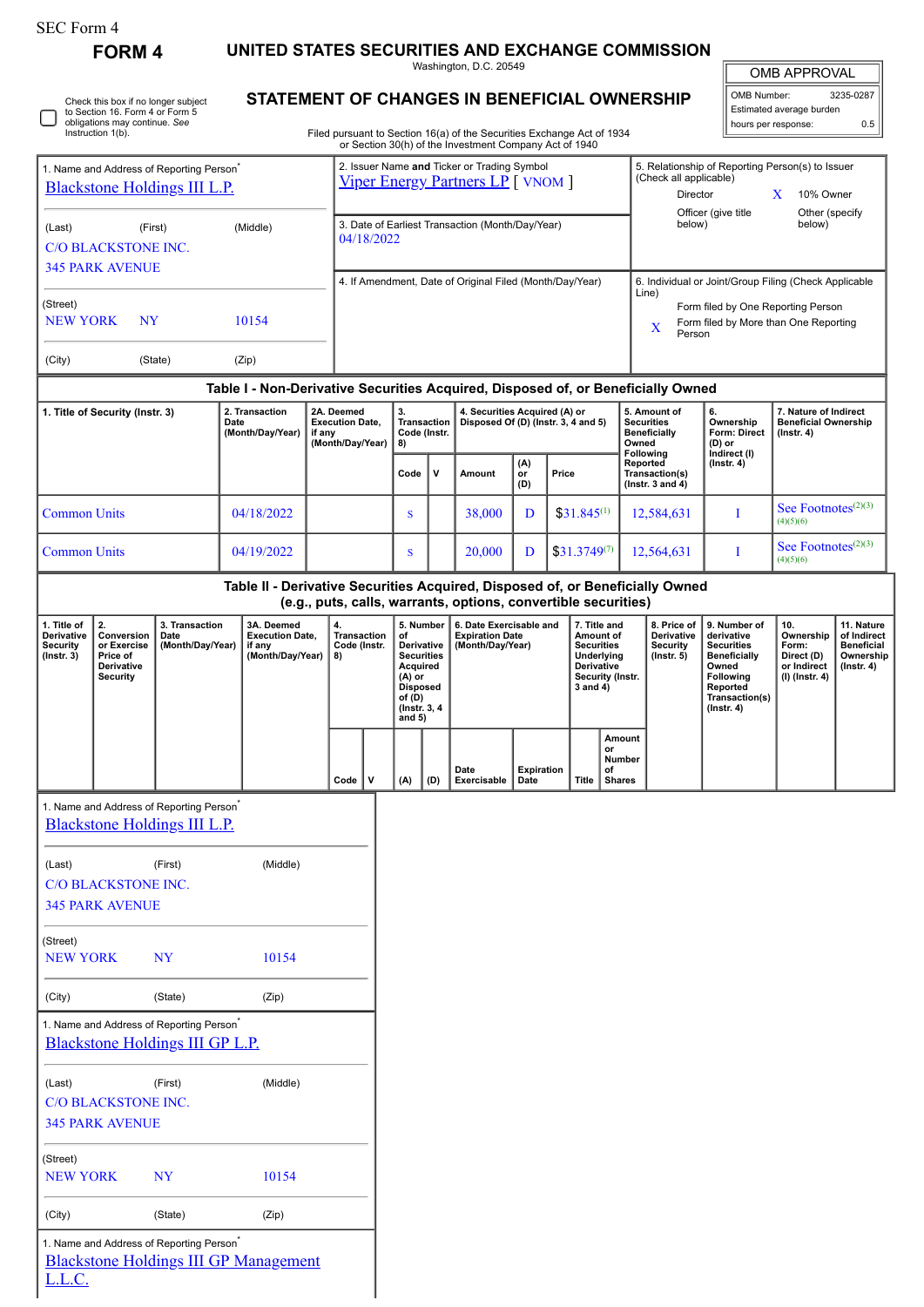| (Last)                                                                         | (Middle)                    |          |  |
|--------------------------------------------------------------------------------|-----------------------------|----------|--|
| <b>C/O BLACKSTONE INC.</b>                                                     |                             |          |  |
| <b>345 PARK AVENUE</b>                                                         |                             |          |  |
| (Street)                                                                       |                             |          |  |
| <b>NEW YORK</b>                                                                | <b>NY</b>                   | 10154    |  |
| (City)                                                                         | (State)                     | (Zip)    |  |
| 1. Name and Address of Reporting Person <sup>*</sup><br><b>Blackstone Inc.</b> |                             |          |  |
|                                                                                |                             |          |  |
| (Last)                                                                         | (First)                     | (Middle) |  |
| <b>345 PARK AVENUE</b>                                                         |                             |          |  |
| (Street)                                                                       |                             |          |  |
| <b>NEW YORK</b>                                                                | <b>NY</b>                   | 10154    |  |
| (City)                                                                         | (State)                     | (Zip)    |  |
| 1. Name and Address of Reporting Person <sup>*</sup>                           |                             |          |  |
| Blackstone Group Management L.L.C.                                             |                             |          |  |
| (Last)                                                                         | (First)                     | (Middle) |  |
| C/O BLACKSTONE INC.                                                            |                             |          |  |
| <b>345 PARK AVENUE</b>                                                         |                             |          |  |
| (Street)                                                                       |                             |          |  |
| <b>NEW YORK</b>                                                                | <b>NY</b>                   | 10154    |  |
| (City)                                                                         | (State)                     | (Zip)    |  |
| 1. Name and Address of Reporting Person <sup>®</sup>                           |                             |          |  |
|                                                                                | <b>SCHWARZMAN STEPHEN A</b> |          |  |
| (Last)                                                                         | (First)                     | (Middle) |  |
| <b>C/O BLACKSTONE INC.</b>                                                     |                             |          |  |
| <b>345 PARK AVENUE</b>                                                         |                             |          |  |
| (Street)                                                                       |                             |          |  |
| <b>NEW YORK</b>                                                                | <b>NY</b>                   | 10154    |  |
| (City)                                                                         | (State)                     | (Zip)    |  |

## **Explanation of Responses:**

1. The price reported in Column 4 is a weighted average price. These common units ("Common Units") representing limited partner interests in Viper Energy Partners LP (the "Issuer") were sold in multiple transactions ranging from \$31.45 to \$32.0825, inclusive. The Reporting Persons undertake to provide to the Issuer, any security holder of the Issuer, or the staff of the Securities and Exchange<br>Commission, upon re

2. Reflects Common Units held directly by BX Guidon Topco LLC, a Delaware limited liability company ("BX Guidon Topco"). The controlling membership interests of BX Guidon Topco are held by<br>Blackstone Management Associates EMA II L.L.C. is the sole member of Blackstone Energy Management Associates II L.L.C. Blackstone Holdings III L.P. is the managing member of each of BMA VI L.L.C. and Blackstone EMA II L.L.C. Blackstone Holdings III GP L.P. is the general partner of Blackstone Holdings III L.P. Blackstone Holdings III GP Management L.L.C. is the general partner of Blackstone Holdings III GP L.P. 3. (continued from footnote 2) Blackstone Inc. ("Blackstone") is the sole member of Blackstone Holdings III GP Management L.L.C. The sole holder of the Series II preferred stock of Blackstone is

Blackstone Group Management L.L.C. Blackstone Group Management L.L.C. is wholly-owned by Blackstone's senior managing directors and controlled by its founder, Stephen A. Schwarzman.

4. Information with respect to each of the Reporting Persons is given solely by such Reporting Person, and no Reporting Person has responsibility for the accuracy or completeness of information supplied by another Reporting Person.

5. Each of the Reporting Persons (other than to the extent it directly holds securities reported herein) disclaims beneficial ownership of the securities held by the other Reporting Persons, except to the extent of such Reporting Person's pecuniary interest therein, and, pursuant to Rule 16a-1(a)(4) under the Securities Exchange Act of 1934 (the "Exchange Act"), each of the Reporting Persons (other than the Reporting Person to the extent it directly holds securities reported herein) states that the inclusion of these securities in this report shall not be deemed an admission of beneficial ownership of all of the securities reported herein for purposes of Section 16 of the Exchange Act or for any other purpose.

6. Due to the limitations of the electronic filing system certain Reporting Persons are filing a separate Form 4.

7. The price reported in Column 4 is a weighted average price. These Common Units representing limited partner interests in the Issuer were sold in multiple transactions ranging from \$31.12 to \$31.725, inclusive. The Reporting Persons undertake to provide to the Issuer, any security holder of the Issuer, or the staff of the Securities and Exchange Commission, upon request, full information regarding the number of Common Units sold at each separate price in the range set forth in this footnote.

**Remarks:**

Form 2 of 2

BLACKSTONE HOLDINGS III L.P., By: Blackstone Holdings III GP L.P., its general partner, By: Blackstone Holdings III GP Management L.L.C., its general partner, By: /s/ Tabea Hsi, Name: Tabea Hsi, Title: **Senior Managing Director** 04/20/2022 BLACKSTONE HOLDINGS 04/20/2022